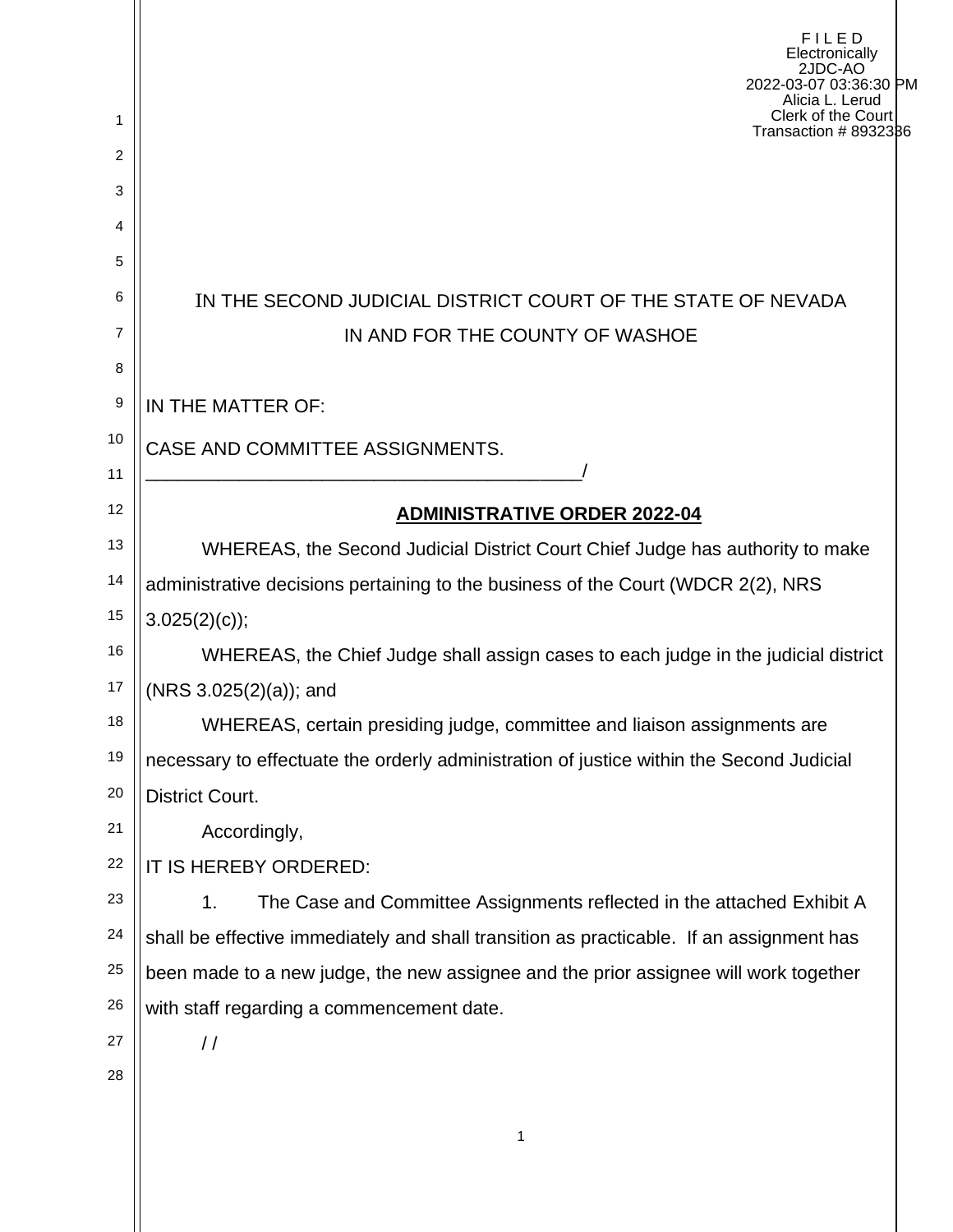| $\mathbf 1$    | 2.<br>This Administrative Order 2022-04 replaces Administrative Order 2021-04.      |
|----------------|-------------------------------------------------------------------------------------|
| $\overline{c}$ | Interim additional District assignments may be made by the Chief Judge as<br>3.     |
| 3              | necessary. And,                                                                     |
| 4              | This Administrative Order shall remain in effect until further Administrative<br>4. |
| $\mathbf 5$    | Order of the Chief Judge.                                                           |
| 6              | DATED this $\frac{7\text{th}}{2}$ day of March, 2022.                               |
| 7              |                                                                                     |
| 8              |                                                                                     |
| 9              | LYNNE K. SIMONS<br>CHIEF DISTRICT JUDGE                                             |
| $10$           |                                                                                     |
| 11             |                                                                                     |
| 12             |                                                                                     |
| 13             |                                                                                     |
| 14             |                                                                                     |
| 15             |                                                                                     |
| 16             |                                                                                     |
| 17             |                                                                                     |
| 18             |                                                                                     |
| 19             |                                                                                     |
| 20             |                                                                                     |
| 21             |                                                                                     |
| 22             |                                                                                     |
| 23             |                                                                                     |
| 24             |                                                                                     |
| 25             |                                                                                     |
| 26             |                                                                                     |
| 27             |                                                                                     |
| 28             |                                                                                     |
|                |                                                                                     |
|                | $\sqrt{2}$                                                                          |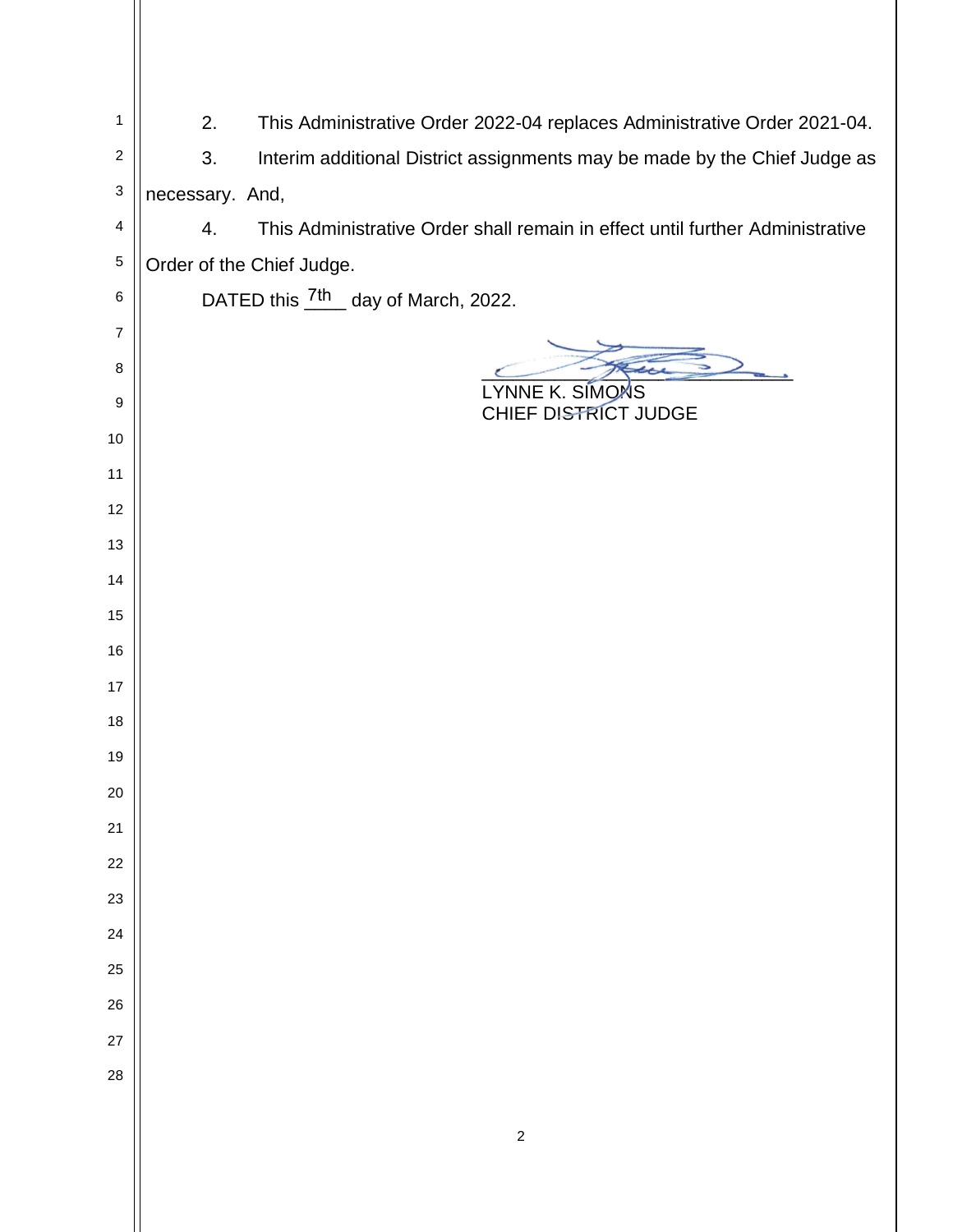| <b>Assignment</b>                                                              | <b>Judge(s) Assigned</b>             | <b>Court</b>                     |
|--------------------------------------------------------------------------------|--------------------------------------|----------------------------------|
|                                                                                |                                      | <b>Administration</b><br>Liaison |
| <b>Chief Judge</b>                                                             | <b>Judge Simons (elected)</b>        | Alicia Lerud                     |
| Presiding Judge -<br><b>General Jurisdiction</b>                               | <b>Judge Walker</b>                  |                                  |
| Presiding Judge -<br><b>Family Division</b>                                    | Judge Lu                             |                                  |
|                                                                                |                                      |                                  |
| <b>FAMILY DIVISION ONLY</b>                                                    |                                      |                                  |
| <b>CASA Liaison</b>                                                            | Judge Dollinger                      |                                  |
| Family Division Bench/Bar Committee                                            | Chair: Presiding Judge Lu            | William Wright                   |
| <b>Family Treatment Court</b>                                                  | Judge Dollinger                      |                                  |
| <b>Family Peace Center Liaison</b>                                             | <b>Judge Schreinert</b>              |                                  |
| <b>Isolation &amp; Quarantine Cases</b>                                        | Judge Robb                           |                                  |
| Juvenile Delinquency Business Unit                                             | Judge Robb                           |                                  |
| Juvenile Dependency Business Unit                                              | Judge Dollinger                      |                                  |
| <b>Mental Health/Involuntary Civil</b>                                         | Presiding Judge Lu                   |                                  |
| <b>Commitment Business Unit</b>                                                |                                      |                                  |
| Minor Guardianship Business Unit                                               | <b>Judge Schreinert</b>              |                                  |
| <b>Orders for Protection Against</b><br><b>Domestic Violence Business Unit</b> | Judge Grossman                       |                                  |
| <b>Project ONE</b>                                                             | Judge Robb                           |                                  |
| <b>Resource Center Liaison</b>                                                 | Presiding Judge Lu                   | <b>Emily Reed</b>                |
| <b>Resource Center - Forms Review</b><br>and Fee Recommendations               | Judge Unsworth                       | <b>Emily Reed</b>                |
| <b>UIFSA/Child Support Business Unit</b>                                       | <b>Judge Banales</b>                 |                                  |
|                                                                                |                                      |                                  |
| <b>GENERAL JURISDICTION DIVISION</b><br><b>ONLY</b>                            |                                      |                                  |
| <b>Adult Guardianship</b><br><b>Bench/Bar Committee</b>                        | <b>Chair: Presiding Judge Walker</b> |                                  |
| Adult Guardianship Judge                                                       | Judge Walker                         |                                  |
| <b>Alternative Dispute Resolution</b>                                          | Judge Riggs                          |                                  |
| Program - Arbitration Judge                                                    |                                      |                                  |
|                                                                                |                                      |                                  |
|                                                                                |                                      |                                  |
|                                                                                |                                      |                                  |
|                                                                                |                                      |                                  |
|                                                                                | 3                                    |                                  |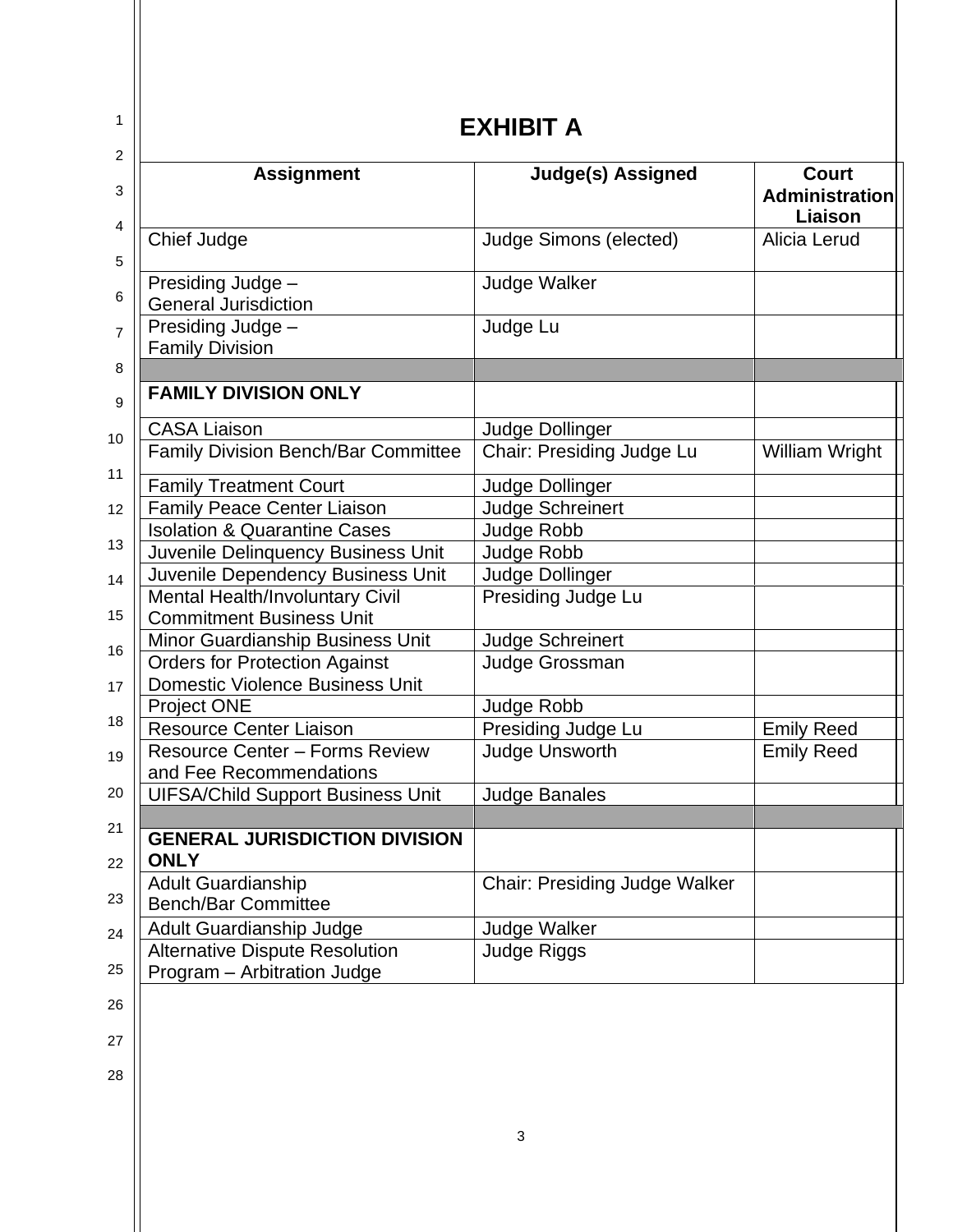| 1              | <b>Business Court Judges</b>                          | <b>Judge Breslow</b>             |                   |
|----------------|-------------------------------------------------------|----------------------------------|-------------------|
| 2              |                                                       | Judge Drakulich                  |                   |
|                |                                                       | Judge Hardy                      |                   |
| 3              | <b>Additional Business Court</b>                      | Judge Robb                       |                   |
|                | Settlement Judges                                     | <b>Chief Judge Simons</b>        |                   |
| 4              | <b>Civil Bench/Bar Committee</b>                      | Chair: Judge Breslow             | Alicia Lerud      |
| 5              |                                                       | Judge Robb                       |                   |
|                |                                                       | Judge Sigurdson                  |                   |
| $\,6$          |                                                       | <b>Chief Judge Simons</b>        |                   |
| $\overline{7}$ | <b>Criminal Bench/Bar Committee</b>                   | Chair Judge Freeman              |                   |
|                |                                                       | Judge Drakulich                  |                   |
| 8              |                                                       | Judge Riggs                      |                   |
|                |                                                       | <b>Chief Judge Simons</b>        |                   |
| 9              |                                                       | Judge Steinheimer                |                   |
| 10             | <b>Criminal Justice Advisory</b><br>Commission (CJAC) | <b>Chair: Chief Judge Simons</b> |                   |
| 11             | Division of Parole & Probation                        | <b>Chief Judge Simons</b>        |                   |
|                | Liaison                                               |                                  |                   |
| 12             | <b>Foreclosure Mediation Judge</b>                    | Judge Sigurdson                  |                   |
| 13             | <b>Grand Jury Judge</b>                               | <b>Chief Judge Simons</b>        |                   |
|                | Alternate Judge                                       | Judge Steinheimer                |                   |
| 14             | <b>Jury Trial Working Group</b>                       | Chair: Judge Steinheimer         | <b>Julie Wise</b> |
| 15             |                                                       | <b>Judge Breslow</b>             | Kaili Lane        |
|                |                                                       | Judge Drakulich                  |                   |
| 16             |                                                       | Chief Judge Simons               |                   |
|                | Minors Compromise Judge                               | Judge Sigurdson                  |                   |
| 17             | <b>Pretrial Services Division Liaison</b>             | <b>Chief Judge Simons</b>        | Angelina Wencke   |
| 18             | <b>Prison Reentry Court</b>                           | Judge Steinheimer                |                   |
|                | Alternate Judge                                       | Judge Walker                     |                   |
| 19             | Probate and Trust Judge                               | Judge Hardy                      |                   |
| 20             | Alternate Judge(s)                                    | <b>Judge Breslow</b>             |                   |
|                |                                                       | <b>Judge Simons</b>              |                   |
| 21             | Short Trial Program Judge                             | Judge Steinheimer                |                   |
| 22             | <b>Specialty Court Program</b>                        |                                  |                   |
|                | <b>Specialty Court Liaison</b>                        | <b>Chief Judge Simons</b>        | Sarah Thompson    |
| 23             | <b>Adult Drug Court Judge</b><br>$\bullet$            | Judge Riggs                      |                   |
|                | (including Diversion)                                 |                                  |                   |
| 24             | Alternate Judge                                       | <b>Judge Dollinger</b>           |                   |
| 25             |                                                       |                                  |                   |
|                | <b>Felony DUI Court Judge</b>                         | Senior Judge Polaha <sup>1</sup> |                   |
| 26             | Alternate Judge                                       | <b>Judge Drakulich</b>           |                   |
| 27             |                                                       |                                  |                   |

28

<sup>1</sup>Senior Judge Polaha will preside over Felony DUI Court and Mental Health Court via a durational term assignment.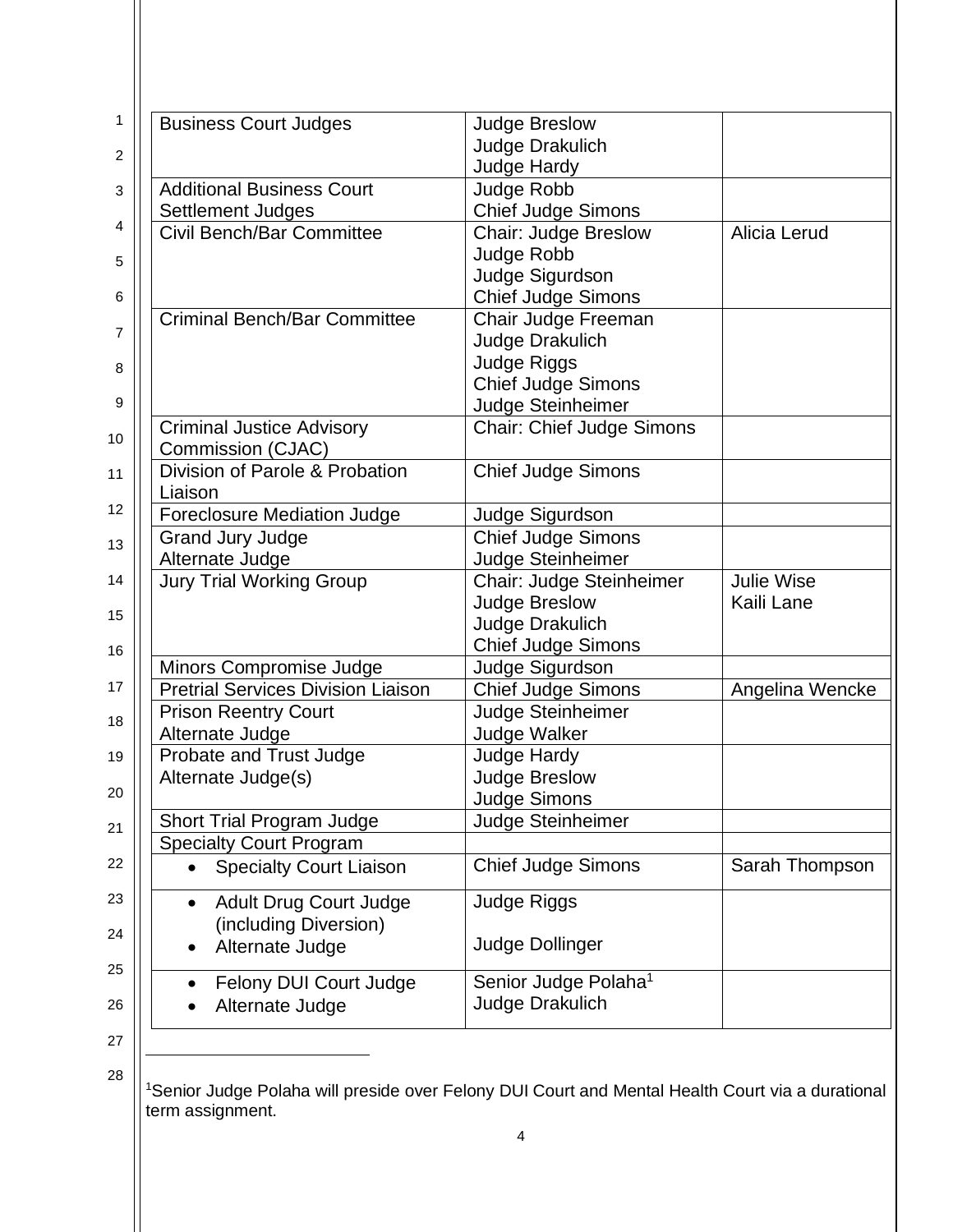| <b>Medication-Assisted</b>                                            | Judge Freeman                                                                                                                                      |                                                                            |
|-----------------------------------------------------------------------|----------------------------------------------------------------------------------------------------------------------------------------------------|----------------------------------------------------------------------------|
| <b>Treatment Court Judge</b><br>Alternate Judge                       | <b>Chief Judge Simons</b>                                                                                                                          |                                                                            |
| Mental Health Court Judge<br>$\bullet$<br>Alternate Judge             | Senior Judge Polaha<br>Judge Sigurdson                                                                                                             |                                                                            |
| <b>Prison Re-entry Court</b><br>Alternate Judge                       | Judge Steinheimer<br><b>Judge Walker</b>                                                                                                           |                                                                            |
| <b>Young Offenders Court</b><br>$\bullet$<br>Judge                    | <b>Chief Judge Simons</b>                                                                                                                          |                                                                            |
| <b>Veterans Court Judge</b><br>Alternate Judge                        | <b>Judge Walker</b><br>Judge Steinheimer                                                                                                           |                                                                            |
| <b>Structured Settlement Judge</b><br>Alternate Judge                 | Judge Hardy<br><b>Judge Breslow</b>                                                                                                                |                                                                            |
|                                                                       |                                                                                                                                                    |                                                                            |
| <b>DISTRICT WIDE</b>                                                  |                                                                                                                                                    |                                                                            |
| <b>Budget Committee</b>                                               | <b>Chair: Chief Judge Simons</b><br><b>Judge Breslow</b><br>Presiding Judge Lu<br>Judge Robb<br>Judge Steinheimer<br><b>Presiding Judge Walker</b> | Alicia Lerud<br><b>Valerie Moser</b>                                       |
| <b>Competency Evaluations Liaison</b>                                 | <b>Judge Walker</b>                                                                                                                                | Alicia Lerud                                                               |
| <b>Court Automated Enhancement</b><br><b>Project Committee (CAEP)</b> | Chair: Judge Steinheimer<br>Judge Grossman<br>Judge Robb<br><b>Presiding Judge Walker</b>                                                          | Alicia Lerud<br>Craig Franden<br><b>Emily Reed</b><br><b>Brandon Smith</b> |
| <b>Courthouse Security Committee</b>                                  | Chair: Judge Freeman<br>Judge Dollinger<br>Judge Drakulich<br>Presiding Judge Lu<br>Judge Riggs<br><b>Presiding Judge Walker</b>                   | Alicia Lerud                                                               |
| <b>Filing Office Committee</b>                                        | <b>Chair: Presiding Judge</b><br>Walker<br>Presiding Judge Lu<br><b>Judge Banales</b>                                                              | <b>Julie Wise</b><br><b>Brandon Smith</b>                                  |
| Human Resources Liaison                                               | Judge Steinheimer<br>Judge Robb                                                                                                                    | Julie Wise                                                                 |
|                                                                       |                                                                                                                                                    |                                                                            |